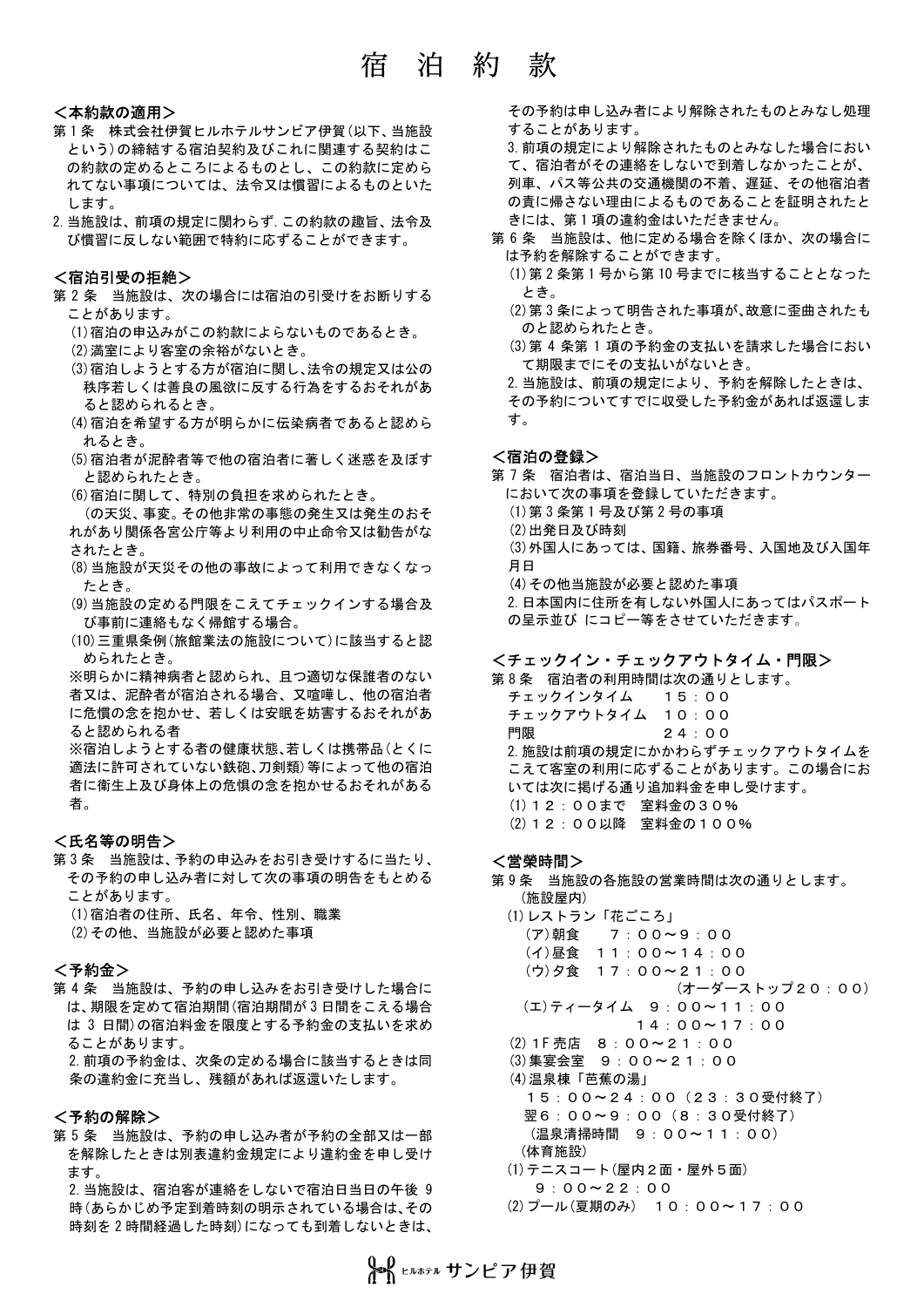(3)アイススケート(冬期のみ)土日・祝日・冬休み期間のみ 10:00~17:00

2.第 1 項の時間は臨時に変更することがあります。

## <利用料の支払>

第 10 条 利用料の支払いは、通貨又は当施設が認めた有価証 券により、宿泊者の出発の際、又は当施設が請求したとき 当施設フロント会計において行なっていただきます。 2.宿泊されるお客様が宿泊のご登録後、任意に宿泊しなか った場合においても、利用料は申し受けます。 3.都合によりご到着時にお預り金を申し受けることがござ いますのでご了承ください。

## <利用規則の厳守>

第 11 条 宿泊者は、当施設内においては、当施設が定める利 用規則に従っていただきます。

## <宿泊継続の拒否>

第 12 条 当施設はお引き受けした宿泊期間中といえども、次 の場合には宿泊の継続をお断りすることがあります。 (1)第 2 条第 3 号から第 10 号までに該当することとなった とき。

(2)前条の利用規則に従わないとき

#### <宿泊の責任>

第 13 条 当施設の宿泊に関する責任は、宿泊者が当施設フロ ントのカウンターにおいて宿泊の登録を行った時、又は客 室に入った時のうち、いずれか早い時に始まり、出発する ため客室をあけた時に終わります。

2.当施設の責に帰すべき理由により宿泊者に客室の提供が できなくなったときは、天災その他の理曲により困難な場 合を除き、その宿泊者に同一又は類似の条件による他の施 設を幹旋します。

この場合には、客室の提供ができなくなった日の宿泊料金 を含むその後の宿泊料金はいただきません。

3.宿泊者が当施設に掲示した利用規則に従わない為に発生 した事故に関しては、当施設はその責は負いません。

## <損害賠償請求>

第 14 条 宿泊者が故意又は過失により当施設の施設設備、備 品等を滅失又は棄損したときは、当施設は宿泊者に対し損 害賠償の請求を行うことがあります。 2.当施設は宿泊者から寄託を受けた物品(費重品を含む)で なければ滅失又は棄損につき損害賠償の責任は負いません。

#### <当施設の非賠償責任>

第 15 条 第 2 条第 3 項~第 10 項、第 5 条、第 6 条により宿 泊利用の中止又は、予約の解除によって、利用者が損害を 受けた場合においても、当施設はその損害を賠償する責任 を負いません。

2.当施設の責によらない第三者による火災、停電、その他 の事故によって損害を受けた場合においても、当施設はそ の損害を賠償する責任を負いません。

## <駐車の責任>

第 16 条 宿泊されるお客様が当施設の駐車場をご利用にな る場合、車両キーの寄託いかんにかかわらず、当施設は場 所をお貸しするものであって、車両の管理、責任まで負う ものではありません。ただし、駐車場の管理にあたり、当 施設の故意、又は過失によって損害を与えたときは、その 賠償の責めに任じます。

#### ●●予約取消し手数料申し受け規定●●

- 1.予約の全部を取り消されたとき。
- (1)14 名以下の場合
	- (ア)宿泊日の4日前までに取り消されたとき。 無料
	- (イ)宿泊日の3日前から2日前に取り消されたとき。
		- 宿泊料の30%(室料・食事料)
	- (ウ)宿泊日前日に取り消されたとき。
	- 宿泊料の50%(室料・食事料) (工) 宿泊日当日に取り消されたとき。
		- 宿泊料の100%(室料・食事料)
	- (オ)予約していたにもかかわらず当日連絡なく不泊のとき。
		- 宿泊料の100%(室料・食事料)
- (2)15 名以上の場合
	- (ア)宿泊日の10日前までに取り消されたとき。

#### 無料

- (イ)宿泊日の9日前から4日前に取り消されたとき。 宿泊料の30%(室料・食事料)
- (ウ)宿泊日3日前から2日前に取り消されたとき。 宿泊料の50%(室料・食事料)
- (工)宿泊日前日に取り消されたとき。
- 宿泊料の80%(室料・食事料) (オ)宿泊日当日に取り消されたとき。

宿泊料の100%(室料・食事料)

(カ)予約していたにもかかわらず当日連絡なく不泊のとき。 宿泊料の100%(室料・食事料)

|                         | 1日/日4キVノ IUU ツロ \ 王4キ *艮 尹4キノ |      |     |     |     |  |
|-------------------------|-------------------------------|------|-----|-----|-----|--|
| 予約取消を<br>受けた日<br>予約申込人数 | 不泊                            | 当日   | 前日  | 3日前 | 9日前 |  |
| 14名以下                   | 100%                          | 100% | 50% | 30% |     |  |
| 15名以上                   | 100%                          | 100% | 80% | 50% | 30% |  |

- 2.予約の一部を取り消されたとき。(減員の場合)
- (1)予約申し込み人数が 14 名以下の場合
	- (ア)宿泊日の 9 日前から 2 日前までに取り消されたとき。 (減員人数について)無料
	- (イ)宿泊日の前日に取り消されたとき。 (減員人数について)宿泊料の30%(室料・食事料)
	- (ウ)宿泊日の当日に取り消されたとき。

(減員人数について)宿泊料の100%(室料・食事料) (2)予約申し込み人数が 15 名以止の場合

- (ア)宿泊日の 9 日前から 2 日前までに取り消されたとき。 (減員人数について)宿泊料の10%(室料・食事料)
- (イ)宿泊日の前日に取り消されたとき。 (減員人数について)宿泊料の30%(室料食事料)
- (ウ)宿泊日の当日に取り消されたとき。

<sup>(</sup>減員人数について)宿泊料の100%(室料・食事料)

| \/ 纵員 /\双 l こ ノ い ' し / 「出 /口 イーf Vノ I U U フリ \主 イーf  ̄ 皮 肀 イーf / |                |      |     |     |     |  |  |
|-------------------------------------------------------------------|----------------|------|-----|-----|-----|--|--|
| 予約申込人数                                                            | 予約取消を <br>受けた日 | 当日   | 前日  | 3日前 | 9日前 |  |  |
| 14名以下                                                             |                | 100% | 30% |     |     |  |  |
| 15名以上                                                             |                | 100% | 30% | 10% | 10% |  |  |

3.特殊な場合

上配 1 及び 2 に該当しない場合、予約者と当施設との間で話 し合いの上、違約金を決定する。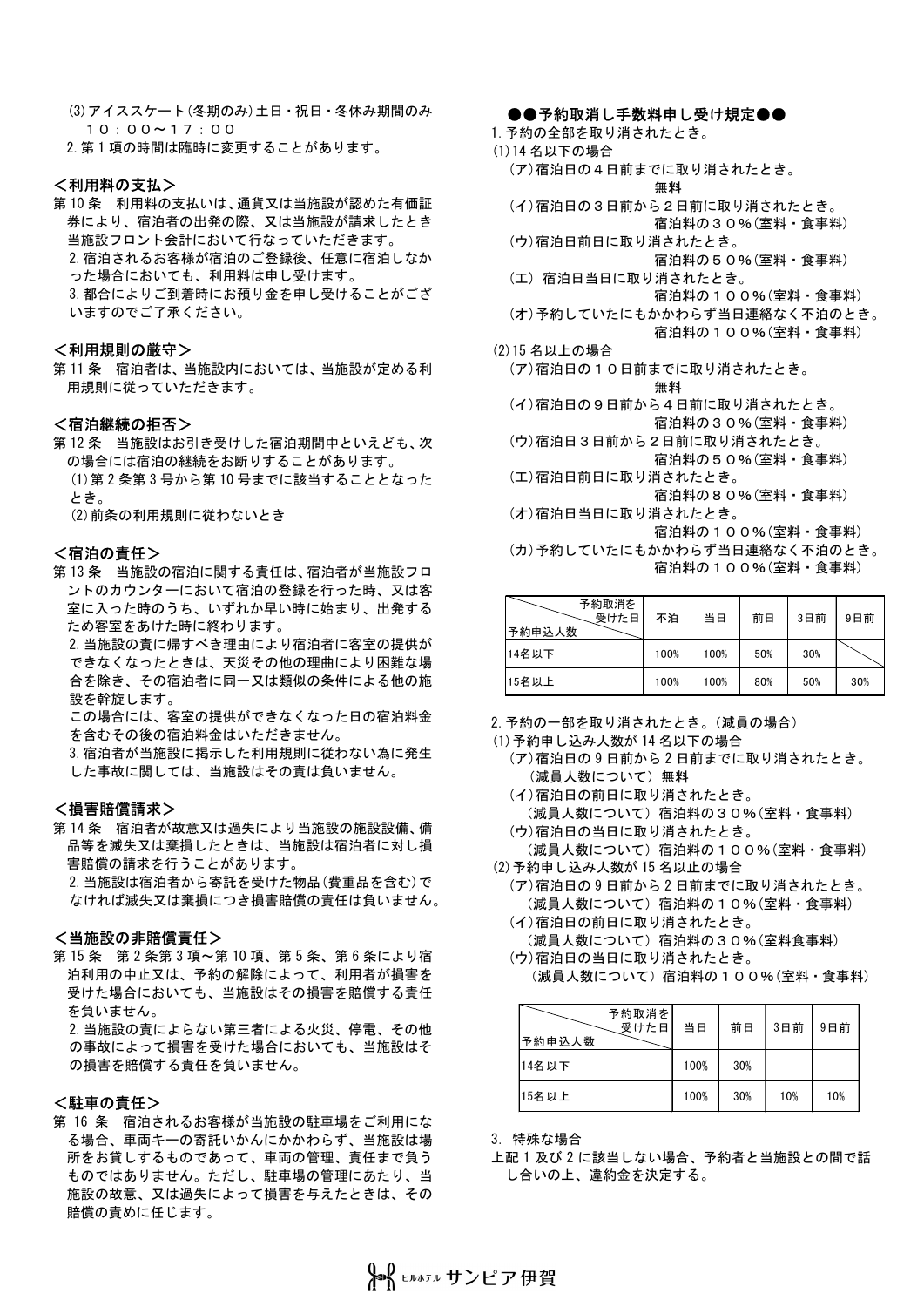# Terms and conditions for accommodation contracts

#### (Provisions)

Article 1 Contracts for Accommodation and related agreements to be entered into between this Hotel and the Guest to be accommodated shall be subject to these Terms and Conditions. And any particulars not provided for herein shall be governed by laws and regulations and/or generally accepted practices. 2. In the case when the Hotel has entered into a special contract with the Guest insofar as such special contract does not violate laws and regulations and generally accepted practices, notwithstanding the preceding paragraph, the special contract shall take precedence over the provisions of these Terms and Conditions.

(Refusal of Accommodation Contracts)

Article 2 The Hotel may not accept the conclusion of an Accommodation Contract under any of the following cases: (1) When the application for accommodation does not conform with the provisions of these Terms and Conditions (2) When the Hotel is fully booked and no room is available; (3) the Guest seeking accommodation is deemed liable to conduct himself in a manner that will contravene the laws or act against the public order or good morals in regard to his accommodation; (4) When the Guest seeking accommodation can be clearly detected as carrying an infectious disease;

(5) When the Guest's behaviour disturbs other Guests.

(6) When the Hotel is requested to assume an unreasonable burden in regard to his accommodation;

(7) When the Hotel is unable to provide accommodation due to natural calamities, malfunction of the facilities and/or other unavoidable causes;

(8) When the Hotel is unable to provide accommodation due to natural calamities and or other causes of force majeure;

(9) When the Guest returns after closing time without noticing the Reception in advance or wants to check in after closing time. (TO) When the provisions of Article of Prefectural (Mie prefecture) Ordinance are applicable.

\*The Hotel shall refuse accommodation to any person presenting signs of psychological disorder and being without proper assistance, not acting in a sober manner, representing any danger

for other Guests, or disturbing other Guests' sleep.

\*The Hotel shall refuse accommodation to any person susceptible of carrying infectious disease, or any person whose belongings include guns, drugs or any other hazardous and illegal items.

#### (Notification of personal details)

Article 3 A Guest who intends to make an application for an Accommodation Contract with this Hotel shall notify the Hotel of the following particulars:

(1) Name, age, gender, occupation and address of the Guest(s); (2) Accommodation Charges (based, in Principle, on the Basic Accommodation Charges listed in the attached Table No.1).

#### (Accommodation Charges)

Article 4 When a Contract for Accommodation has been concluded, the Guest might be requested to pay an accommodation deposit fixed by the Hotel within the limits of Basic Accommodation Charges covering the Guest's entire period of stay (3 days when the period of stay exceeds 3 days) by the date specified by the Hotel.

2. The deposit shall be first used for the Total Accommodation Charges to be paid by the Guest, then secondly for the

Cancellation charges and thirdly for the reparations if applicable, and the remainder, if any, shall be refunded at the time of the payment of the Accommodation Charges.

(Right to Cancel Accommodation Contracts by the Guest) Article 5 The Guest is entitled to cancel the Accommodation Contract by so notifying the Hotel;

2. In the case when the Guest has cancelled the Accommodation Contract in whole or in part due to causes for which the Guest is liable, the Guest shall pay cancellation charges as listed in the Cancellation Charge article.

3. In the case when the Guest does not appear by 9 p.m. of the accommodation date (2 hours after the expected time of arrival in the Hotel is notified of it) without an advance notice, the Hotel may regard the Accommodation Contract as being cancelled by the Guest.

4. In case when the Guest's arrival is delayed without notifying the Hotel in advance and is due to obvious transportation problems or any other unavoidable cause, the Guest shall not be liable for the delay and shall not be charged by the Hotel.

(Right to Cancel Accommodation Contracts by the Hotel) Article 6 The Hotel might cancel the Accommodation Contract under any

on the following cases:

(1) When the Guest's behaviour complies with Article 2 from Paragraph 1 to 10,

(2) When the facts presented under Article 3 have been intentionally altered.

(3) When the Guest did not pay the deposit in due time as stated under Article 4, Paragraph 1.

2 In the case when the Hotel has cancelled the Accommodation Contract in accordance with the preceding paragraph, the Hotel shall not be entitled to charge the Guest for any of the services in the future during the contractual period which he has not received

#### (Registration)

Article 7 The Guest shall register the following particulars at the front desk the Hotel on the day of accommodation:

(1) Name, age, sex, address and occupation of the Guest $(s)$ ;

(2) Date and estimated time of departure; and

(3) Nationality, passport number, port and date of entry in Japan

(4) Other particulars deemed necessary by the Hotel.

2. All Guests of foreign nationality who do not reside within Japan will be asked to leave a photocopy of their passport with the Front Desk

(Occupancy Hours of Guest Rooms)

Article 8 The Guest is entitled to occupy the contracted guest room of the Hotel as follows:

- ㆍ Check-in time; from 3 p.m.
- Check-out time: until 10 a.m.
- Lock out time; 12 midnight.

2 The Hotel may, notwithstanding the provisions prescribed in the preceding paragraph, permit the Guest to occupy the room beyond the time prescribed in the same paragraph, In this case, extra charges shall be paid as follows:

(1)Up to 2 hours: 30% of the room charge:

(2)More than 2 hours: 100% of the room charge